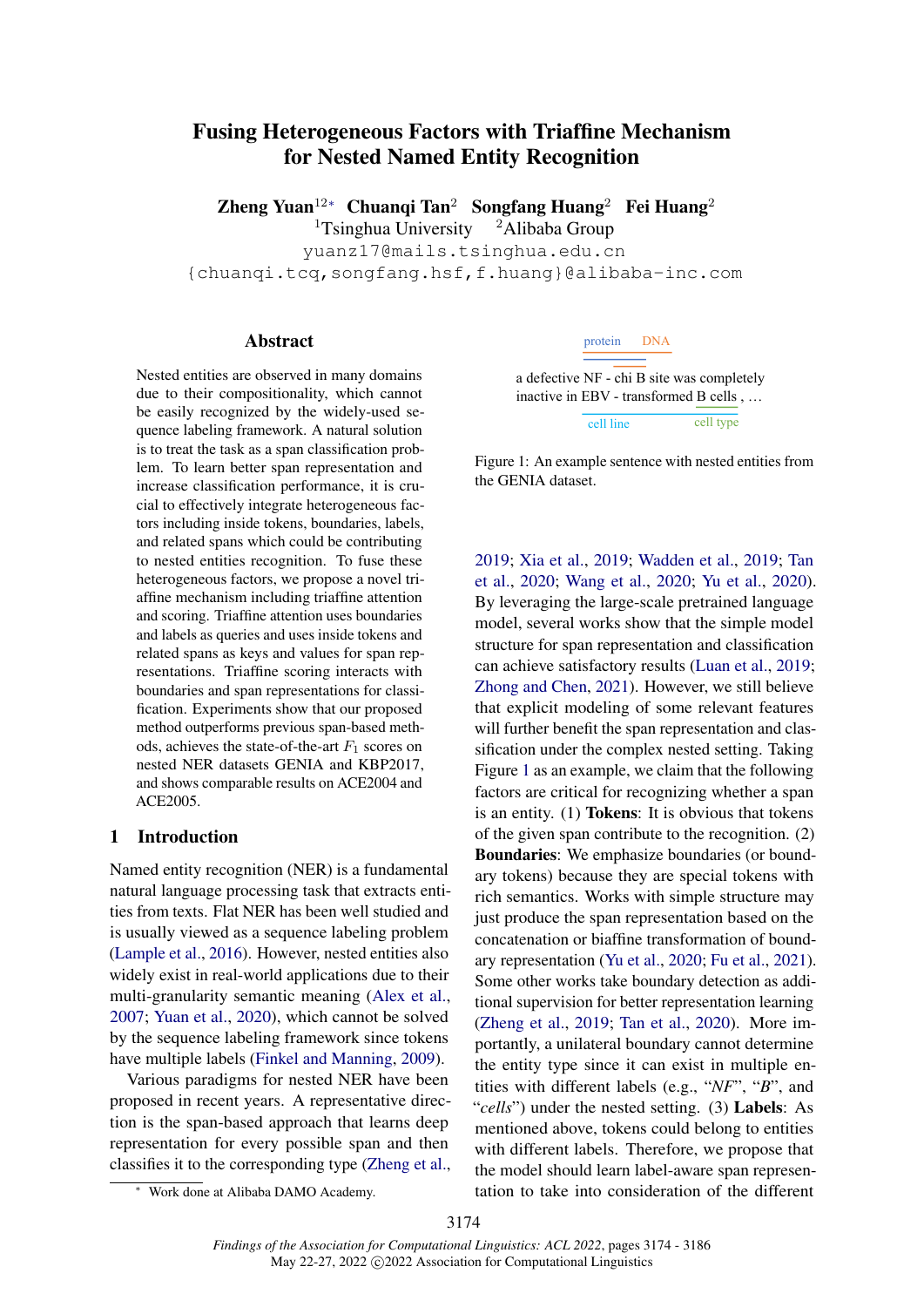token contributions at the label level.<sup>[1](#page-1-0)</sup> For example, "*NF*" may contribute more to "protein" type when classifying the span "*NF - chi B*", as well as "*chi B*" and "*site*" contribute more to "DNA" type when classifying the span "*NF - chi B site*". (4) Related spans: Interactions among spans are important in nested entities [\(Luo and Zhao,](#page-9-4) [2020;](#page-9-4) [Wang et al.,](#page-9-2) [2020;](#page-9-2) [Fu et al.,](#page-8-3) [2021\)](#page-8-3). The insider and outsider entities may hint at each other's types. For example, entities inside "*EBV-transformed B cells*" have more possibilities to be cell-related entities. Interactions can also help the non-entity span like "*transformed B cells*" to validate its partialness by looking at outer entity "*EBV - transformed B cells*".

Although some of the factors may have been explored in previous works, to the best of our knowledge, it is the first work to fuse all these heterogeneous factors into a unified network. As the traditional additive, multiplicative attention, or biaffine transformation cannot interact with such multiple heterogeneous factors simultaneously, we propose a novel triaffine mechanism as the tensor multiplication with three rank-1 tensors (vectors) and a rank-3 tensor, which makes it possible to jointly consider high-order interactions among multiple factors. Specifically, our method follows the pipeline of span representation learning and classification. At the stage of span representation learning, we apply the triaffine attention to aggregate the label-wise span representations by considering boundaries and labels as queries as well as inside tokens as keys and values. Then, a similar triaffine attention is applied to produce the label-wise crossspan representations by querying boundaries and labels with related spans. At the stage of span classification, we fuse the span representations and boundaries for label-wise classification with a triaffine score function. In practice, we add an auxiliary object function to classify spans without the cross-span interaction, which benefits learning robust span representation and can be used as a span filter to speed up both training and inference without performance degradation.

We conduct experiments on four nested NER datasets: ACE2004, ACE2005, GENIA, and KBP2017. Our model achieves 88.56, 88.83, 81.23, and 87.27 scores in terms of  $F_1$ , respectively. Using the BERT encoder, our model outperforms stateof-the-art methods on GENIA and KBP2017 and

shows comparable performances on ACE2004 and ACE2005 with the latest generative methods. Ablation studies show the effectiveness of each factor and the superiority of the triaffine mechanism.

Our contributions are summarized as  $2$ :

- We propose that heterogeneous factors (i.e., tokens, boundaries, labels, related spans) should be taken into consideration in the spanbased methods for nested NER.
- We propose a span-based method with a novel triaffine mechanism including triaffine attention and scoring to fuse the above-mentioned heterogeneous factors for span representations and classification.
- Experiments show that our proposed method performs better than existing span-based methods and achieves state-of-the-arts performances on GENIA and KBP17.

### 2 Related Work

### 2.1 Nested NER

Nested NER approaches do not have a unified paradigm. Here we mainly focus on span-based methods since they are close to our work.

The span-based methods are one of the most mainstream ways for the nested NER. With the development of pre-training, it is easy to obtain the span representation by the concatenation of boundary representation [\(Luan et al.,](#page-9-3) [2019;](#page-9-3) [Zhong and](#page-10-4) [Chen,](#page-10-4) [2021\)](#page-10-4) or the aggregated representation of tokens [\(Zheng et al.,](#page-10-1) [2019;](#page-10-1) [Wadden et al.,](#page-9-0) [2019\)](#page-9-0), and then follow a linear layer [\(Xia et al.,](#page-10-2) [2019\)](#page-10-2) or biaffine transformation [\(Yu et al.,](#page-10-3) [2020\)](#page-10-3) for classification. Several works improve the span-based methods with additional features or supervision. [Zheng et al.](#page-10-1) [\(2019\)](#page-10-1); [Tan et al.](#page-9-1) [\(2020\)](#page-9-1) point out the importance of boundaries and therefore introduce the boundary detection task. [Wang et al.](#page-9-2) [\(2020\)](#page-9-2) propose Pyramid to allow interactions between spans from different layers. [Fu et al.](#page-8-3) [\(2021\)](#page-8-3) adopt TreeCRF to model interactions between nested spans. Compared with previous methods, our method can jointly fuse multiple heterogeneous factors with the proposed triaffine mechanism.

Other methods for nested NER vary greatly. Earlier research on nested NER is rule-based [\(Zhang](#page-10-5) [et al.,](#page-10-5) [2004\)](#page-10-5). [Lu and Roth](#page-9-5) [\(2015\)](#page-9-5); [Katiyar and](#page-8-4)

<span id="page-1-0"></span> $1$ Label is the perdition object that we cannot touch in representation learning. Here, leveraging label information only means we need label-aware representation learning.

<span id="page-1-1"></span> $2^2$ [Codes and models are available at](#page-8-4) [https://github.](https://github.com/GanjinZero/Triaffine-nested-ner) [com/GanjinZero/Triaffine-nested-ner](#page-8-4).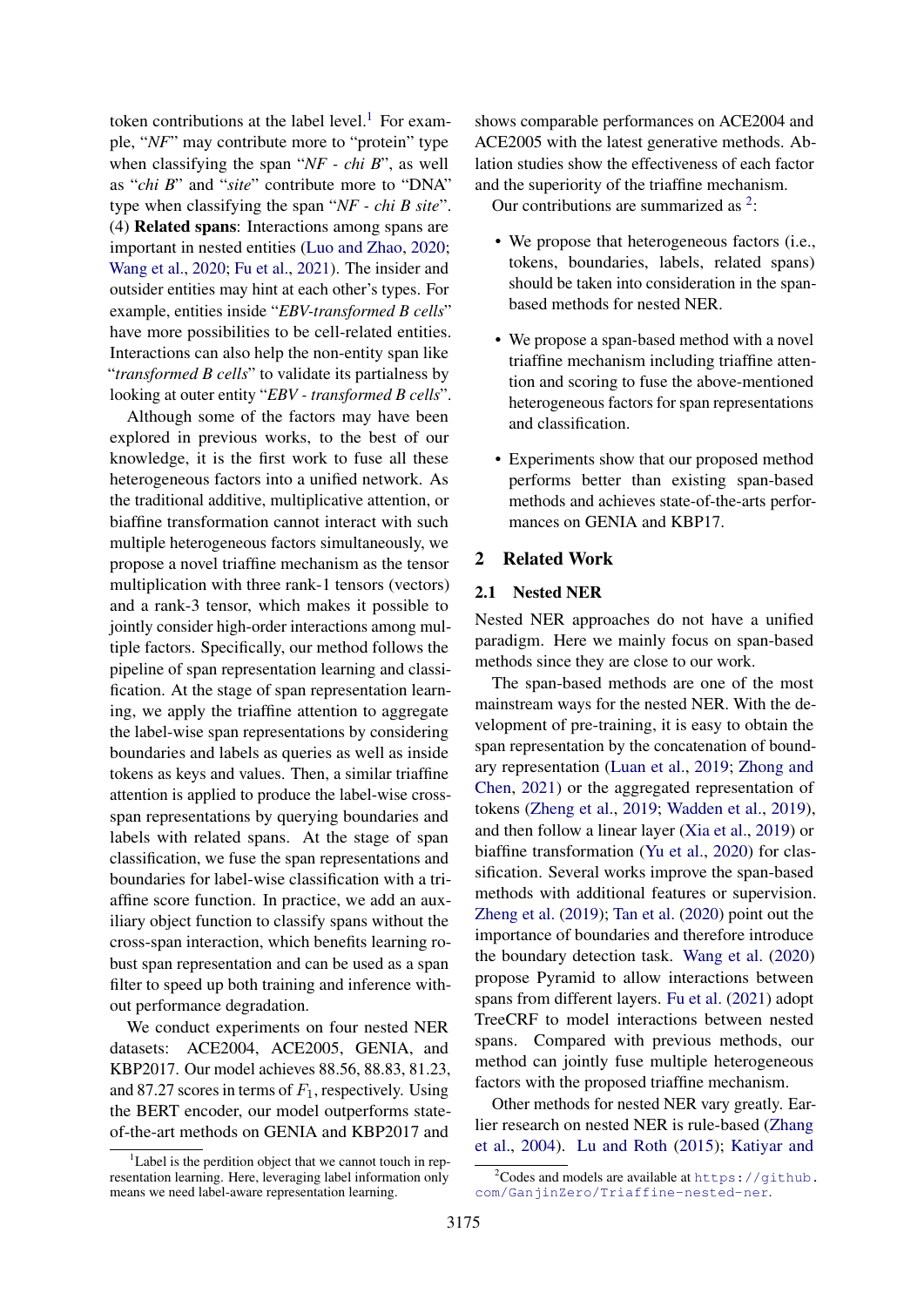[Cardie](#page-8-4) [\(2018\)](#page-8-4); [Wang and Lu](#page-9-6) [\(2018\)](#page-9-6) leverage the hypergraph to represent all possible nested structures, which needs to be carefully designed to avoid spurious structures and structural ambiguities. [Wang et al.](#page-9-7) [\(2018\)](#page-9-7); [Fisher and Vlachos](#page-8-5) [\(2019\)](#page-8-5) predict the transition actions to construct nested entities. [Lin et al.](#page-9-8) [\(2019\)](#page-9-8) propose an anchor-based method to recognize entities. There are other works that recognize entities in a generative fashion [\(Yan](#page-10-6) [et al.,](#page-10-6) [2021;](#page-10-6) [Shen et al.,](#page-9-9) [2021;](#page-9-9) [Tan et al.,](#page-9-10) [2021\)](#page-9-10). Generally, it is not a unified framework for nested NER, and we model it with a span-based method since it is most straightforward.

### 2.2 Affine Transformations in NLP

[Dozat and Manning](#page-8-6) [\(2017\)](#page-8-6) introduce the biaffine transformation in the dependency parsing task for arc classification. Later, it is widely used in many tasks that need to model bilateral representations [\(Li et al.,](#page-9-11) [2019;](#page-9-11) [Yu et al.,](#page-10-3) [2020\)](#page-10-3). The triaffine transformation is further introduced to extend biaffine transformation for high-order interaction in the field of dependency parsing [\(Wang et al.,](#page-9-12) [2019;](#page-9-12) [Zhang et al.,](#page-10-7) [2020\)](#page-10-7) and semantic role labeling [\(Li](#page-9-13) [et al.,](#page-9-13) [2020b\)](#page-9-13). Except for the similar formula of vectors' interactions, the motivation and the use of triaffine are different in our paper. Firstly, they only model the homogeneous features such as three tokens, but our triaffine transformation can model heterogeneous factors including labels, boundaries, and related spans. Secondly, they usually leverage triaffine transformation to obtain log potentials for CRFs, but we apply it for span representation and classification.

#### 3 Approach

Figure [2](#page-3-0) shows an overview of our method. We will first introduce the triaffine transformations, which lie in the heart of our model to fuse heterogeneous factors. Then, we will introduce our model including triaffine attention and triaffine scoring based on the proposed triaffine transformations.

#### 3.1 Deep Triaffine Transformation

We define the deep triaffine transformation with vectors  $\mathbf{u}, \mathbf{v}, \mathbf{w} \in \mathbb{R}^d$  and a tensor  $\mathcal{W} \in \mathbb{R}^{d+1} \times$  $\mathbb{R}^d \times \mathbb{R}^{d+1}$  which outputs a scalar by applying distinct MLP (multi-layer perceptron) transformations on input vectors and calculating tensor vector multiplications. A constant 1 is concatenated with inputs to retain the biaffine transformation.

$$
\mathbf{u}' = \begin{bmatrix} \text{MLP}_{\mathbf{a}}(\mathbf{u}) \\ 1 \end{bmatrix}, \mathbf{v}' = \begin{bmatrix} \text{MLP}_{\mathbf{c}}(\mathbf{v}) \\ 1 \end{bmatrix} \quad (1)
$$

$$
\mathbf{w}' = \text{MLP}_{\mathbf{b}}(\mathbf{w}) \tag{2}
$$
  
TriAff( $\mathbf{u}, \mathbf{v}, \mathbf{w}, \mathcal{W}$ ) =  $\mathcal{W} \times_1 \mathbf{u}' \times_2 \mathbf{w}' \times_3 \mathbf{v}'$ 

$$
(3)
$$

where  $\times_n$  is the mode-*n* tensor vector multiplication and  $MLP_t$  is a t-layer MLP (0-layer MLP is equal to identify function). The tensor  $W$  is initialized using  $\mathcal{N}(0, \sigma^2)$ . In our approach, we use boundary representations as u and v. Inside tokens or span representations are used as w. We denote the tensors in the triaffine attention as  $\{W_r\}$  and triaffine scoring as  $\{\mathcal{V}_r\}$ , which decouples attention weights and scores for different labels.

### 3.2 Text Encoding

We follow [Ju et al.](#page-8-7) [\(2018\)](#page-8-7); [Shen et al.](#page-9-9) [\(2021\)](#page-9-9); [Tan](#page-9-10) [et al.](#page-9-10) [\(2021\)](#page-9-10) to encode the text. For text  $X =$  $[x_1, x_2, ..., x_N]$  with N tokens, we first generate the contextual embedding  $x_i^c$  with the pre-trained language model,

$$
\mathbf{x}_1^c, \mathbf{x}_2^c, ..., \mathbf{x}_N^c = \text{PLM}(x_1, x_2, ..., x_N) \tag{4}
$$

Then, we concatenate  $x_i^c$  with word embedding  $x_i^w$ , part-of-speech embedding  $x_i^p$  $i<sub>i</sub><sup>p</sup>$  and character embedding  $x_i^{ch}$ , and feed the concatenated embedding  $x_i$  into a BiLSTM [\(Hochreiter and Schmidhuber,](#page-8-8) [1997\)](#page-8-8) to obtain the token representations  $\{h_i\}$ .

### 3.3 Triaffine Attention for Span Representations

To fuse heterogeneous factors for better span representation, we propose a triaffine attention mechanism shown in Figure [3a](#page-3-0). To interact tokens with labels and boundaries, we learn the label-wise span representation  $h_{i,j,r}$  with the triaffine attention  $\alpha_{i,j,k,r}$  for the span  $(i, j)$ :

$$
s_{i,j,k,r} = \text{TriAff}(\mathbf{h}_i, \mathbf{h}_j, \mathbf{h}_k, \mathcal{W}_r)
$$
 (5)

$$
\alpha_{i,j,k,r} = \frac{\exp(s_{i,j,k,r})}{\sum_{k'=i}^{j} \exp(s_{i,j,k',r})}
$$
(6)

<span id="page-2-0"></span>
$$
\mathbf{h}_{i,j,r} = \sum_{k=i}^{J} \alpha_{i,j,k,r} \text{MLP}(\mathbf{h}_k)
$$
 (7)

Boundary representations  $(h_i, h_j)$  and the labelwise parameters  $(W_r)$  can be viewed as attention queries, and tokens  $(h_k)$  can be viewed as keys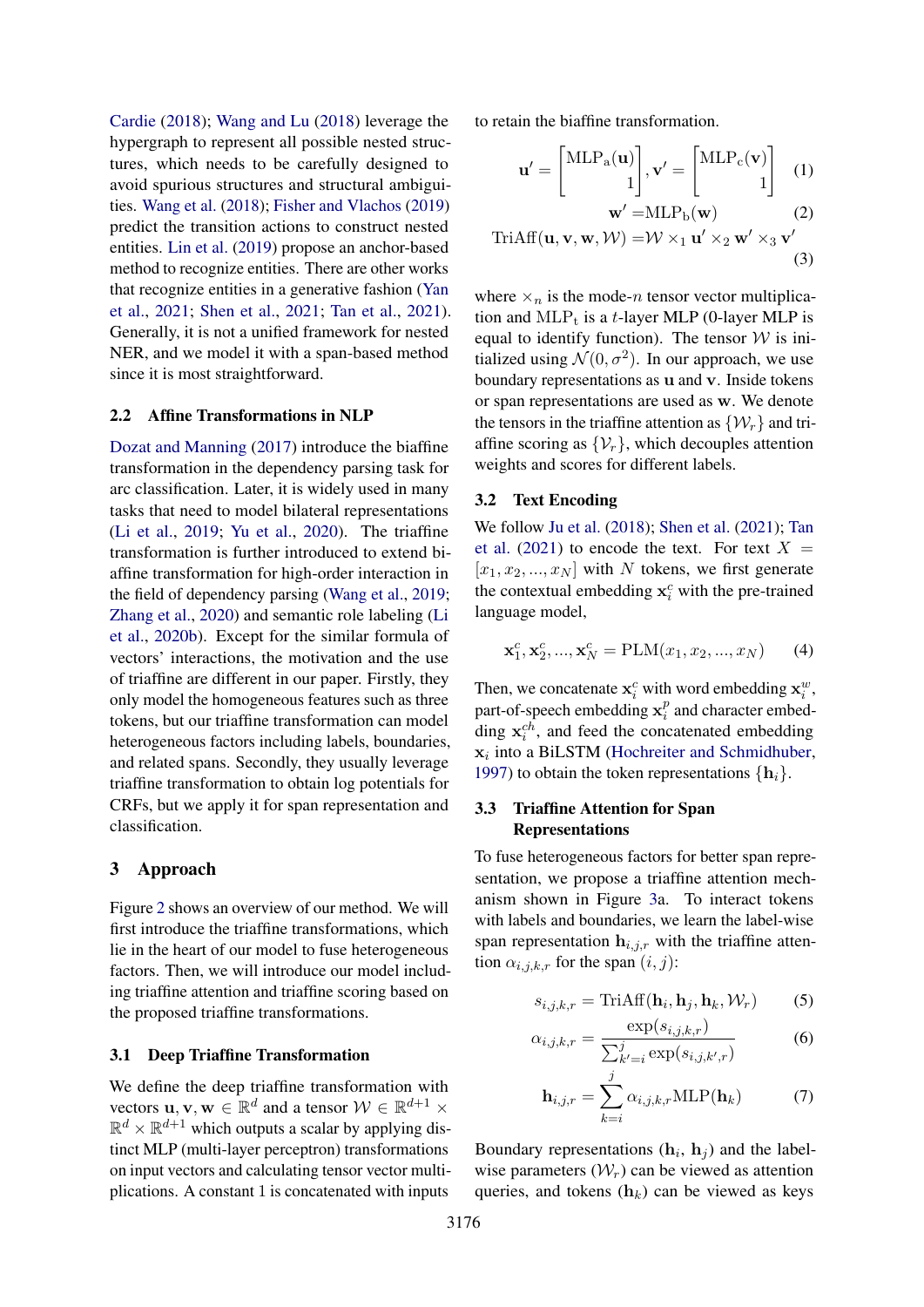<span id="page-3-0"></span>

Figure 2: The architecture of our method. Green cubes indicate triaffine attention. Blue cubes indicate triaffine scoring. Orange arrows mean boundary information. Blue arrows mean inside tokens or related spans information. For each span, we have head and tail representations in yellow and label-wise span representations in different colors. The grey color indicates None class.



Figure 3: Visualization of triaffine attention, triaffine scoring, and the decomposition of triaffine scoring.

and values. Compared with the general attention framework (additive or multiplicative attention), our triaffine attention permits all high-order interactions between heterogeneous queries and keys.

# 3.4 Triaffine Attention for Cross-span Representations

Motivated by the span-level interactions in the nested setting, we fuse related spans information into cross-span representations. We view the boundaries of the span and labels as attention queries, related spans (containing the span itself) as attention keys and values to obtain cross-span representations. Similar to the Equation [7,](#page-2-0) we obtain label-wise cross-span representations  $\mathbf{h}_{i,j,r}^c$  for the span  $(i, j)$  based on triaffine attention  $\beta_{i,j,q,r}$ .

$$
q_{i,j,g,r} = \text{TriAff}(\mathbf{h}_i, \mathbf{h}_j, \mathbf{h}_{i_g,j_g,r}, \mathcal{W}_r)
$$
 (8)

$$
\beta_{i,j,g,r} = \frac{\exp(q_{i,j,g,r})}{\sum_{g'} \exp(q_{i,j,g',r})}
$$
(9)

$$
\mathbf{h}_{i,j,r}^c = \sum_g \beta_{i,j,g,r} \text{MLP}(\mathbf{h}_{i_g,j_g,r}) \qquad (10)
$$

where  $\{(i_g, j_g)\}\$  are the related spans. One can treat all enumerated spans as related spans, and we

will introduce how we select them in Section [3.6.](#page-4-0)

### 3.5 Triaffine Scoring for Span Classification

To classify the entity type of the span, we calculate label-wise scores based on cross-span representations. Since boundary information has been proved effective in previous works [\(Yu et al.,](#page-10-3) [2020;](#page-10-3) [Fu et al.,](#page-8-3) [2021\)](#page-8-3), we leverage the boundaries information and cross-span representations for span classification via triaffine scoring. Specifically, we estimate the log probabilities  $p_{i,j,r}^c$  of the span  $(i, j)$ for label r using boundaries  $\mathbf{h}_i$ ,  $\mathbf{h}_j$  and cross-span representations  $\mathbf{h}^c_{i,j,r}$ .

<span id="page-3-1"></span>
$$
p_{i,j,r}^c = \text{TriAff}(\mathbf{h}_i, \mathbf{h}_j, \mathbf{h}_{i,j,r}^c, \mathcal{V}_r)
$$
 (11)

Since  $h_{i,j,r}^c$  are composed by  $h_{i_g,j_g,r}$ , we can decompose Equation [11](#page-3-1) into following if and only if the layer of MLP transformation on  $\mathbf{h}^c_{i,j,r}$  is 0:

$$
t_{i,j,g,r} = \text{TriAff}(\mathbf{h}_i, \mathbf{h}_j, \mathbf{h}_{i_g,j_g,r}, \mathcal{V}_r)
$$
(12)

$$
p_{i,j,r}^c = \sum_g \beta_{i,j,g,r} t_{i,j,g,r} \tag{13}
$$

Figure [3b](#page-3-0) and [3c](#page-3-0) show the mechanism of triaffine scoring and the decomposition. We also apply the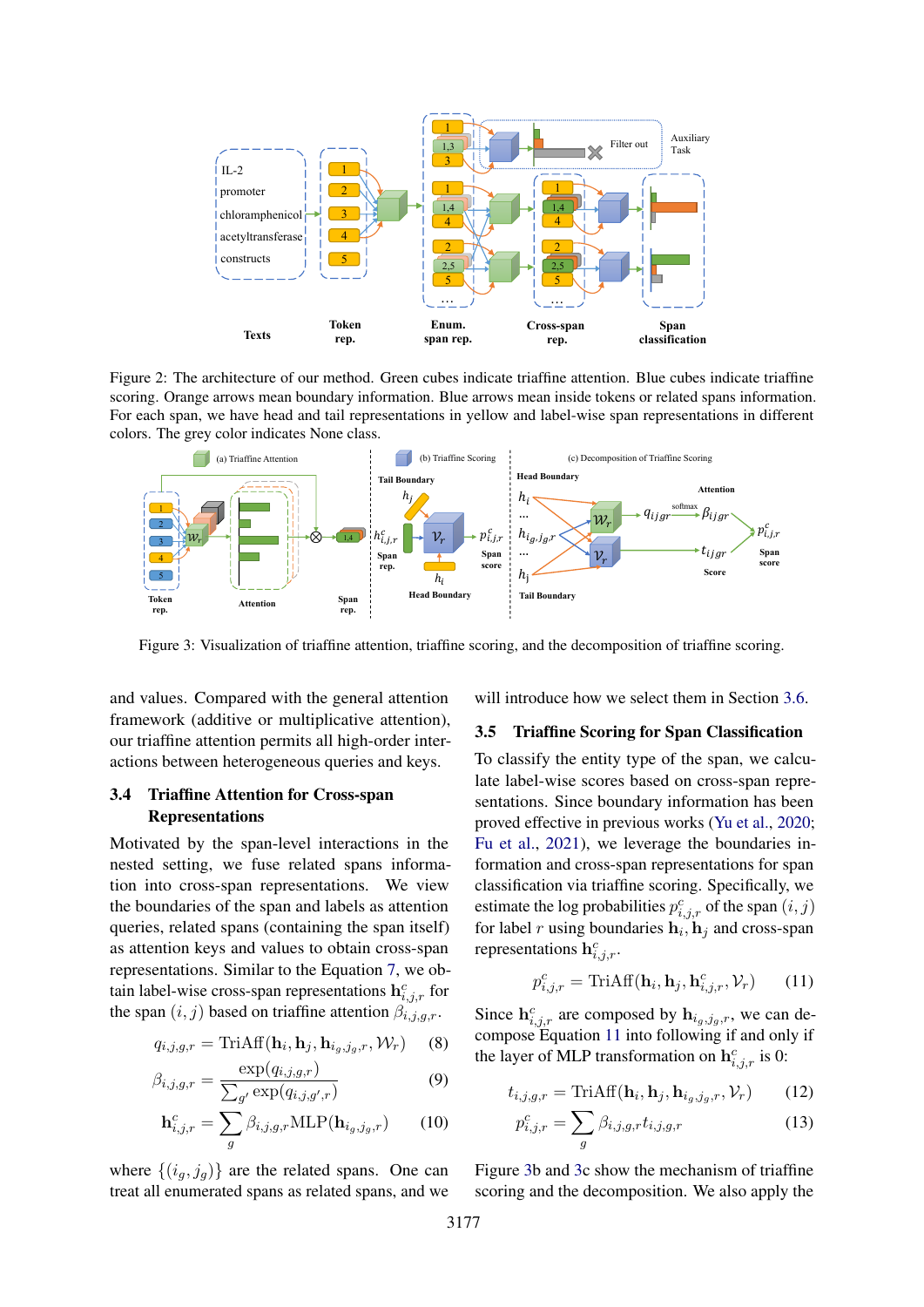similar decomposition functions in the auxiliary span classification task, which applies the triaffine scoring on boundary representations and intermediate span representations  $h_{i,j,r}$  to estimate log probabilities  $p_{i,j,r}$  as intermediate predictions.

### <span id="page-4-0"></span>3.6 Training and Inference

In practice, it is expensive and non-informative to consider interactions between all spans. Therefore, we propose an auxiliary task to classify spans with intermediate span representations. Then, we can rank all spans based on the maximum of log probabilities (except None) from the intermediate predictions  $p_{i,j} = \max_{r=1}^R p_{i,j,r}$ , and retain top-*m* spans  $\{(i_l, j_l)\}_{l=1}^m$  as candidates. We calculate cross-span representations  $\mathbf{h}^c_{i_l,j_l,r}$  for retained spans by considering the full interactions among them, and estimate the classification logits  $p_{i_l,j_l,r}^c$ . Thus, we have two groups of predictions in our model  $\{p_{i,j,r}\}_{1 \le i \le j \le N}$  and  $\{p_{i_1,j_1,r}^c\}_{1 \le l \le m}$ .  ${p_{i,j,r}}$  are calculated for every possible span, and  ${p}_{i_l,j_l,r}^c$  are calculated only on top-*m* spans.

In the training phase, we jointly minimize two groups of cross-entropy losses:

$$
\mathcal{L}_{aux} = -\frac{2}{N(N+1)} \sum_{i,j} \log \frac{\exp(p_{i,j,r_{ij}})}{\sum_{r} \exp(p_{i,j,r})}
$$
(14)

$$
\mathcal{L}_{main} = -\frac{1}{m} \sum_{1 \le l \le m} \log \frac{\exp(p_{i_l,j_l,r_{i_l,j_l}}^c)}{\sum_r \exp(p_{i_l,j_l,r}^c)} \quad (15)
$$

$$
\mathcal{L} = \mu_{aux} \mathcal{L}_{aux} + \mathcal{L}_{main} \tag{16}
$$

where  $r_{ij}$  is the label of span  $(i, j)$ .

In both the training and inference phase,  $\{p_{i,j,r}\}$ are used to select spans with high possibilities based on the supervision from  $\mathcal{L}_{aux}$ . We inference the labels of selected spans using  $\{p^c_{i_l,j_l,r}\}$  by assigning label  $\tilde{r}_{i_l,j_l} = \arg_r \max p_{i_l,j_l,r}^c$ , and we assign None class for others.

### 4 Experiments

#### 4.1 Datasets

We conduct our experiments on the  $ACE2004^3$  $ACE2004^3$ , ACE2005<sup>[4](#page-4-2)</sup> [\(Doddington et al.,](#page-8-9) [2004\)](#page-8-9), GENIA [\(Kim](#page-8-10) [et al.,](#page-8-10) [2003\)](#page-8-10) and KBP2017<sup>[5](#page-4-3)</sup> [\(Ji et al.,](#page-8-11) [2017\)](#page-8-11) datasets. To fairly compare with previous works, we follow the same dataset split with [Lu and Roth](#page-9-5) [\(2015\)](#page-9-5) for ACE2004 and ACE2005 and use the split from [Lin](#page-9-8) [et al.](#page-9-8) [\(2019\)](#page-9-8) for GENIA and KBP2017 datasets. The statistics of all datasets are listed in Table [1.](#page-5-0) Following previous work, we measure the results using span-level precision, recall, and  $F_1$  scores.

#### 4.2 Implementation Details

We use BERT-large-cased [\(Devlin et al.,](#page-8-12) [2019\)](#page-8-12) and albert-xxlarge-v2 [\(Lan et al.,](#page-9-14) [2020\)](#page-9-14) as the contextual embedding, fastText [\(Bojanowski et al.,](#page-8-13) [2017\)](#page-8-13) as the word embedding in ACE2004, ACE2005 and KBP2017 dataset. We use BioBERT-v1.1 [\(Lee et al.,](#page-9-15) [2020\)](#page-9-15) and BioWordVec [\(Zhang et al.,](#page-10-8) [2019\)](#page-10-8) as the contextual and word embedding in the GENIA dataset respectively. We truncate the input texts with context at length 192. The part-of-speech embeddings are initialized with dimension 50. The char embeddings are generated by a one-layer BiLSTM with hidden size 50. The two-layers BiLSTM with a hidden size of 1,024 is used for the token representations. For triaffine transformations, we use  $d = 256$ for the ACE2004, ACE2005, and KBP2017 dataset, and  $d = 320$  for the GENIA dataset, respectively. We set  $\mu_{aux}$  to 1.0, and select  $m = 30$  in both training and inference. We use AdamW [\(Loshchilov](#page-9-16) [and Hutter,](#page-9-16) [2019\)](#page-9-16) to optimize our models with a linear learning rate decay. Detailed training parameters are presented in Appendix A.

#### 4.3 Baselines

DYGIE [\(Luan et al.,](#page-9-3) [2019\)](#page-9-3) uses multi-task learning to extract entities, relations, and coreferences.

MGNER [\(Xia et al.,](#page-10-2) [2019\)](#page-10-2) uses a detector to find span candidates and a classifier for categorization. BENSC [\(Tan et al.,](#page-9-1) [2020\)](#page-9-1) trains the boundary detection and span classification tasks jointly.

TreeCRF [\(Fu et al.,](#page-8-3) [2021\)](#page-8-3) views entities as nodes in a constituency tree and decodes them with a Masked Inside algorithm.

Biaffine [\(Yu et al.,](#page-10-3) [2020\)](#page-10-3) classifies spans by a biaffine function between boundary representations. Pyramid [\(Wang et al.,](#page-9-2) [2020\)](#page-9-2) designs pyramid layer and inverse pyramid layer to decode nested entities.

We also report the results of models with other paradigms, including hypergraph-based methods [\(Wang and Lu,](#page-9-6) [2018\)](#page-9-6), transition-based methods [\(Fisher and Vlachos,](#page-8-5) [2019\)](#page-8-5), generative methods [\(Yan et al.,](#page-10-6) [2021;](#page-10-6) [Tan et al.,](#page-9-10) [2021;](#page-9-10) [Shen et al.,](#page-9-9) [2021\)](#page-9-9), and so on. We do not compare to BERT-MRC [\(Li](#page-9-17)

<span id="page-4-3"></span><span id="page-4-2"></span><span id="page-4-1"></span><sup>3</sup>[https://catalog.ldc.upenn.edu/](https://catalog.ldc.upenn.edu/LDC2005T09) [LDC2005T09](https://catalog.ldc.upenn.edu/LDC2005T09) <sup>4</sup>[https://catalog.ldc.upenn.edu/](https://catalog.ldc.upenn.edu/LDC2006T06) [LDC2006T06](https://catalog.ldc.upenn.edu/LDC2006T06) <sup>5</sup>[https://catalog.ldc.upenn.edu/](https://catalog.ldc.upenn.edu/LDC2019T12) [LDC2019T12](https://catalog.ldc.upenn.edu/LDC2019T12)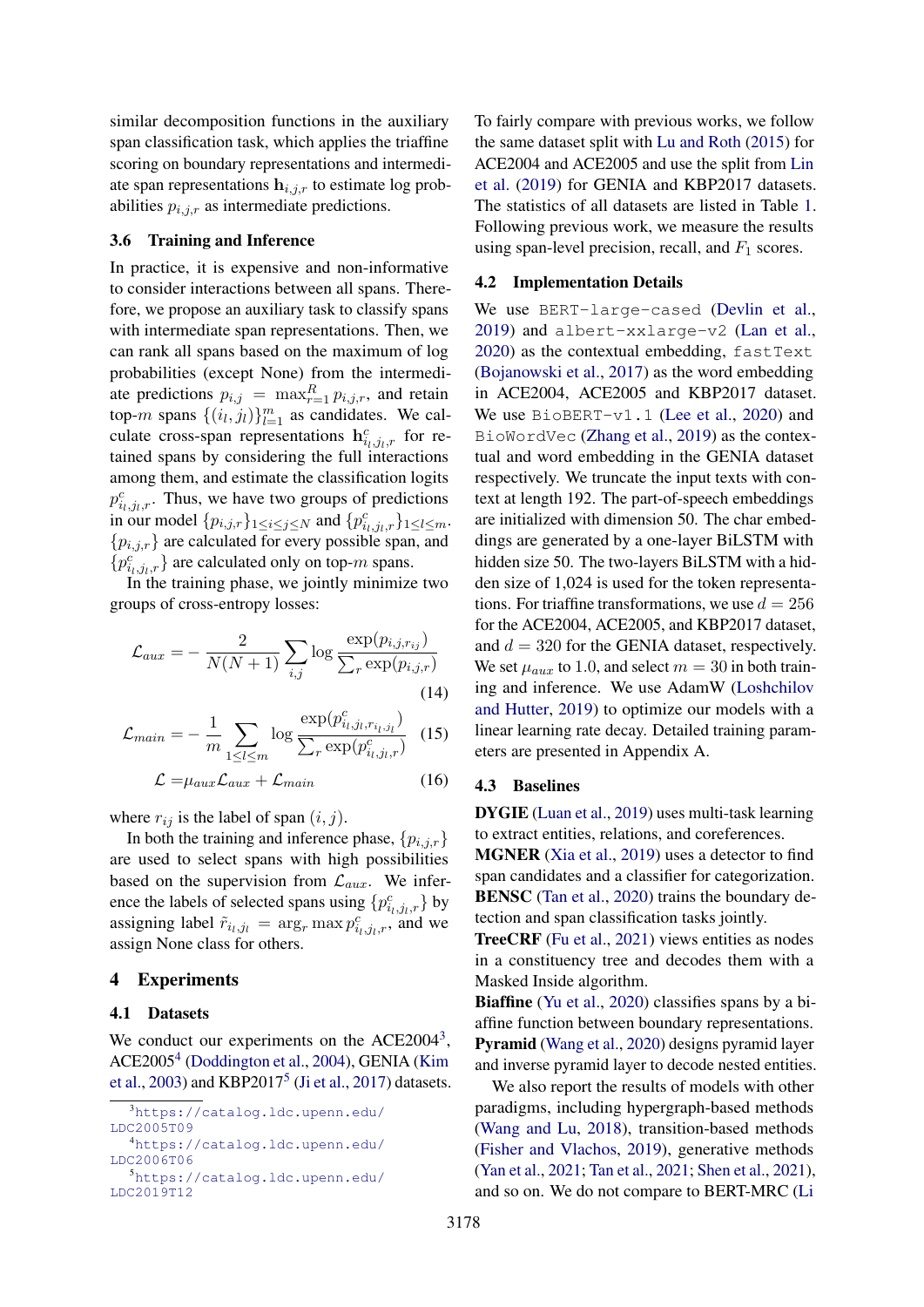<span id="page-5-0"></span>

|                     | <b>ACE2004</b> |       |       |        | ACE2005 |       |        | <b>GENIA</b> |        | <b>KBP2017</b> |        |
|---------------------|----------------|-------|-------|--------|---------|-------|--------|--------------|--------|----------------|--------|
|                     | Train          | Dev   | Test  | Train  | Dev     | Test  | Train  | Test         | Train  | Dev            | Test   |
| $#$ sentences       | 6.200          | 745   | 812   | 7.194  | 969     | 1.047 | 16.692 | 1.854        | 10.546 | 545            | 4.267  |
| $#$ entities        | 22,204         | 2.514 | 3.035 | 24.411 | 3.200   | 2,993 | 50.509 | 5.506        | 31.236 | 1.879          | 12.601 |
| $#$ nested entities | 10,149         | .092  | l.417 | 9,389  | 1,112   | 1.118 | 9.064  | 1.199        | 8.773  | 605            | 3,707  |
| max entity count    | 28             | 22    | 20    | 27     | 23      |       | 25     | 14           | 58     | 15             | 21     |

Table 1: Statistics of nested NER datasets ACE2004, ACE2005, GENIA, and KBP2017.

<span id="page-5-1"></span>

| Model + Encoder                        |                          | <b>ACE2004</b>           |                          |              | <b>ACE2005</b>           |       |                          | <b>GENIA</b>             |                          |
|----------------------------------------|--------------------------|--------------------------|--------------------------|--------------|--------------------------|-------|--------------------------|--------------------------|--------------------------|
|                                        | P                        | R                        | $F_1$                    | $\mathbf{P}$ | R                        | $F_1$ | P                        | $\mathbb{R}$             | $F_1$                    |
| <b>Span-based Methods</b>              |                          |                          |                          |              |                          |       |                          |                          |                          |
| $DYGIE$ (Luan et al., $2019$ ) + LSTM  |                          |                          | 84.7                     |              |                          | 82.9  |                          | $\overline{\phantom{a}}$ | 76.2                     |
| MGNER $(Xia et al., 2019) + ELMo$      | 81.7                     | 77.4                     | 79.5                     | 79.0         | 77.3                     | 78.2  | $\overline{\phantom{a}}$ |                          | $\overline{\phantom{a}}$ |
| BENSC (Tan et al., 2020)               | 85.8                     | 84.8                     | 85.3                     | 83.8         | 83.9                     | 83.9  | 79.2                     | 77.4                     | 78.3                     |
| TreeCRF (Fu et al., $2021$ )           | 86.7                     | 86.5                     | 86.6                     | 84.5         | 86.4                     | 85.4  | 78.2                     | 78.2                     | 78.2                     |
| Biaffine (Yu et al., 2020)             | 87.3                     | 86.0                     | 86.7                     | 85.2         | 85.6                     | 85.4  | 81.8                     | 79.3                     | 80.5                     |
| Pyramid (Wang et al., 2020)            | 86.08                    | 86.48                    | 86.28                    | 83.95        | 85.39                    | 84.66 | 79.45                    | 78.94                    | 79.19                    |
| Pyramid (Wang et al., 2020) + ALBERT   | 87.71                    | 87.78                    | 87.74                    | 85.30        | 87.40                    | 86.34 | 80.33                    | 78.31                    | 79.31                    |
| <b>Others</b>                          |                          |                          |                          |              |                          |       |                          |                          |                          |
| $SH$ (Wang and Lu, 2018) + LSTM        | 78.0                     | 72.4                     | 75.1                     | 76.8         | 72.3                     | 74.5  | 77.0                     | 73.3                     | 75.1                     |
| ARN (Lin et al., $2019$ ) + LSTM       | 76.2                     | 73.6                     | 74.9                     | 75.8         | 73.9                     | 74.8  |                          |                          |                          |
| BiFlag (Luo and Zhao, 2020) + LSTM     | $\overline{a}$           |                          |                          | 75.0         | 75.2                     | 75.1  | 77.4                     | 74.6                     | 76.0                     |
| Merge Label (Fisher and Vlachos, 2019) | $\blacksquare$           | -                        | $\overline{\phantom{a}}$ | 82.7         | 82.1                     | 82.4  | $\overline{\phantom{a}}$ |                          |                          |
| Seq2seq (Straková et al., 2019)        | $\overline{\phantom{0}}$ | $\overline{\phantom{a}}$ | 84.40                    |              | $\overline{\phantom{0}}$ | 84.33 | $\overline{\phantom{a}}$ | $\overline{\phantom{a}}$ | 78.31                    |
| Second-best (Shibuya and Hovy, 2020)   | 85.94                    | 85.69                    | 85.82                    | 83.83        | 84.87                    | 84.34 | 77.81                    | 76.94                    | 77.36                    |
| BartNER (Yan et al., 2021) + BART      | 87.27                    | 86.41                    | 86.84                    | 83.16        | 86.38                    | 84.74 | 78.87                    | 79.60                    | 79.23                    |
| Sequence to Set (Tan et al., 2021)     | 88.46                    | 86.10                    | 87.26                    | 87.48        | 86.63                    | 87.05 | 82.31                    | 78.66                    | 80.44                    |
| Locate and Label (Shen et al., 2021)   | 87.44                    | 87.38                    | 87.41                    | 86.09        | 87.27                    | 86.67 | 80.19                    | 80.89                    | 80.54                    |
| Triaffine (Ours)                       | 87.13                    | 87.68                    | 87.40                    | 86.70        | 86.94                    | 86.82 | 80.42                    | 82.06                    | 81.23                    |
| $Triaffine (Ours) + ALBERT$            | 88.88                    | 88.24                    | 88.56                    | 87.39        | 90.31                    | 88.83 |                          |                          |                          |

Table 2: Results on the ACE2004, ACE2005, and GENIA datasets. BERT is the default encoder if not specified.

<span id="page-5-2"></span>

| Model + Encoder                               | KBP2017        |                |                |  |  |
|-----------------------------------------------|----------------|----------------|----------------|--|--|
|                                               | P              | R              | $F_{1}$        |  |  |
| $ARN + LSTM$                                  | 77.7           | 71.8           | 74.6           |  |  |
| BiFlag + LSTM                                 | 77.1           | 74.3           | 75.6           |  |  |
| Sequence to Set                               | 84.91          | 83.04          | 83.96          |  |  |
| Locate and Label                              | 85.46          | 82.67          | 84.05          |  |  |
| Triaffine (Ours)<br>Triaffine (Ours) + ALBERT | 86.50<br>89.42 | 83.65<br>85.22 | 85.05<br>87.27 |  |  |

Table 3: Results on the KBP2017 dataset. BERT is the default encoder if not specified.

[et al.,](#page-9-17) [2020a\)](#page-9-17) since they use additional resources as queries. DYGIE++ [\(Wadden et al.,](#page-9-0) [2019\)](#page-9-0) and PURE [\(Zhong and Chen,](#page-10-4) [2021\)](#page-10-4) use different splits of the ACE datasets which are not comparable.

# 4.4 Results

We compare our method with baseline methods in Table [2](#page-5-1) for the ACE2004, ACE2005, and GENIA datasets and Table [3](#page-5-2) for the KBP2017 dataset, respectively. With BERT as the encoder, our model achieves 87.40, 86.82, 81.23, and 85.05 scores in terms of  $F_1$ , outperforming all other span-based

methods such as BENSC, Pyramid, TreeCRF, and Biaffine (+0.70 on ACE2004, +1.42 on ACE2005, +0.73 on GENIA). Compared with methods in other paradigms, our model also achieves the state-of-theart results on the GENIA (+0.69 vs. Locate and Label) and KBP2017 dataset (+1.00 vs. Locate and Label) and shows comparable performances on ACE2004 (-0.01 vs. Locate and Label) and ACE2005 (-0.23 vs. Sequence to Set). With a stronger encoder ALBERT, our model achieves 88.56, 88.83, and 87.27 scores in terms of  $F_1$  on ACE2004, ACE2005, and KBP2017 respectively, which exceeds all existing baselines including the Pyramid model with ALBERT (+0.82 on ACE2004, +2.49 on ACE2005) and the previous state-of-theart method on KBP2017 dataset (+3.22 vs. Locate and Label).

#### 4.5 Ablation Study

Considering we leverage multiple factors in multiple parts of the model, we design the following ablation settings to validate the effectiveness of each factor and the proposed triaffine mechanism.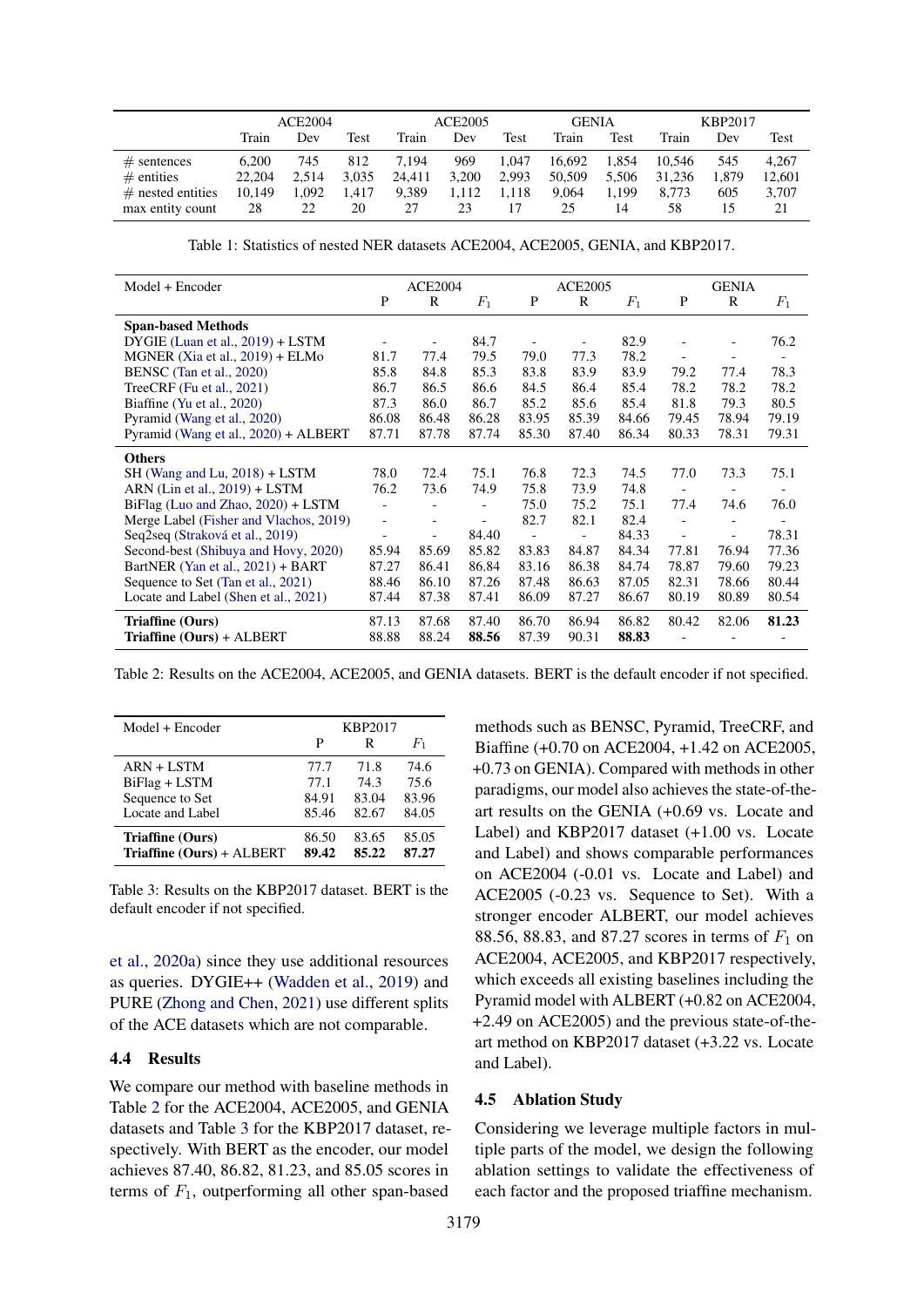<span id="page-6-0"></span>

| Setting             |          |          |                      |   |                     |                   |      | <b>Datasets</b> |              |
|---------------------|----------|----------|----------------------|---|---------------------|-------------------|------|-----------------|--------------|
| Span Representation |          |          |                      |   | Span Classification |                   |      |                 | <b>GENIA</b> |
| Setting             | Label    | Boundary | Function<br>Boundary |   | Attention           | Cross<br>Function |      | F <sub>1</sub>  |              |
| (a)                 | $\times$ | ×        | $\times$             |   | ×                   | $\times$          | bi.  | 86.71           | 78.97        |
| (b)                 |          |          | tri.                 | × |                     | $\times$          | lin. | 87.36           | 80.50        |
| (c)                 | $\times$ |          | tri.                 |   |                     | $\times$          | tri. | 87.17           | 80.49        |
| (d)                 |          | $\times$ | lin.                 |   |                     | $\times$          | tri. | 87.14           | 80.50        |
| (e)                 |          |          | lin.                 |   |                     | $\times$          | tri. | 87.35           | 80.63        |
| (f)                 |          |          | tri.                 |   |                     | $\times$          | lin. | 87.49           | 80.70        |
| (g)                 |          |          | tri.                 |   |                     | $\times$          | tri. | 87.54           | 80.84        |
| (h)                 |          |          | tri.                 |   |                     |                   | tri. | 87.82           | 81.23        |

Table 4: Ablation tests on ACE2004 development set and GENIA test set. Cross means using cross attention for span classification. Lin. means linear transformation, bi. means biaffine transformation, and tri. means triaffine transformation.

(a) To show the effectiveness of triaffine mechanism, we use a baseline biaffine model with the combination of boundary representations:

$$
p_{i,j,r} = \begin{bmatrix} \mathbf{h}_i \\ 1 \end{bmatrix}^T \mathbf{V}_r \begin{bmatrix} \mathbf{h}_j \\ 1 \end{bmatrix} \tag{17}
$$

(b) To show the effectiveness of boundaries in scoring, we remove boundaries factor from scoring:

$$
p_{i,j,r} = \mathbf{V}_r \mathbf{h}_{i,j,r} + \mathbf{b}_r \tag{18}
$$

(c) To show the effectiveness of labels in representation, we remove label factor in attention:

$$
s_{i,j,k,r} = \text{TriAff}(\mathbf{h}_i, \mathbf{h}_j, \mathbf{h}_k, \mathcal{W}) \qquad (19)
$$

(d) To show the effectiveness of boundaries in representation, we remove boundaries factor in attention:

$$
s_{i,j,k,r} = s_{k,r} = \mathbf{q}_r \cdot \mathbf{h}_k \tag{20}
$$

(e) To show the effectiveness of the triaffine mechanism in representations, we replace triaffine attention with linear attention:

$$
s_{i,j,k,r} = \mathbf{W}_r(\mathbf{h}_i \parallel \mathbf{h}_j \parallel \mathbf{h}_k) + \mathbf{c}_r \quad (21)
$$

(f) To show the effectiveness of triaffine scoring, we replace triaffine scoring to linear scoring:

$$
p_{i,j,r} = \mathbf{V}_r(\mathbf{h}_i \parallel \mathbf{h}_j \parallel \mathbf{h}_{i,j,r}) + \mathbf{b}_r \tag{22}
$$

(g) To show the effectiveness of cross-span interactions, we use our partial model with intermediate predictions (model (a)-(g) use  $p_{i,j,r}$ ).

(h) Our full model (i.e, use  $p_{i_l,j_l,r}^c$  as predictions).

Table [4](#page-6-0) shows the results of ablation studies on ACE2004 and GENIA datasets. We use BERT-large-cased as the backbone encoder

on ACE2004 and BioBERT-v1.1 on GENIA, respectively. By comparing (a) with (g), we observe significant performances drop (-0.87 on ACE2004, - 1.87 on GENIA), which indicates that our proposed triaffine mechanism with multiple heterogeneous factors performs better than the biaffine baseline. Comparing (b) with (g), we find that the boundary information contributes to span classification. Comparing (c) and (d) with (g) supports that either label or boundary in the triaffine attention improves the performance. The setting (g) performs better than (e) and (f), which shows the superiority of the triaffine transformation over the linear function. We observe that  $(h)$  performs better than  $(g)$ (+0.28 on ACE2004, +0.39 on GENIA), proving the strength of triaffine attention with interactions among related spans. The above studies support that our proposed triaffine mechanism with associated heterogeneous factors is effective for span representation and classification.

#### 4.6 Discussion

We compare the  $F_1$  scores of GENIA between triaffine model (g) and biaffine model (a) grouped by entity lengths in Figure [4.](#page-7-0) In all columns, the  $F_1$  score of our method is better than the baseline. Furthermore, the right columns show that the  $F_1$ score of the baseline gradually decreases with the incremental entity lengths. However, our method based on the triaffine mechanism with heterogeneous factors takes advantage of the interaction from boundaries and related spans, which keeps consistent results and outperforms the baseline.

The results grouped by flat or nested entities are shown in Table [6.](#page-7-1) Our method has consistent improvements than the baseline, especially for the nested setting. Based on the above observations, our method is good at solving long entities that are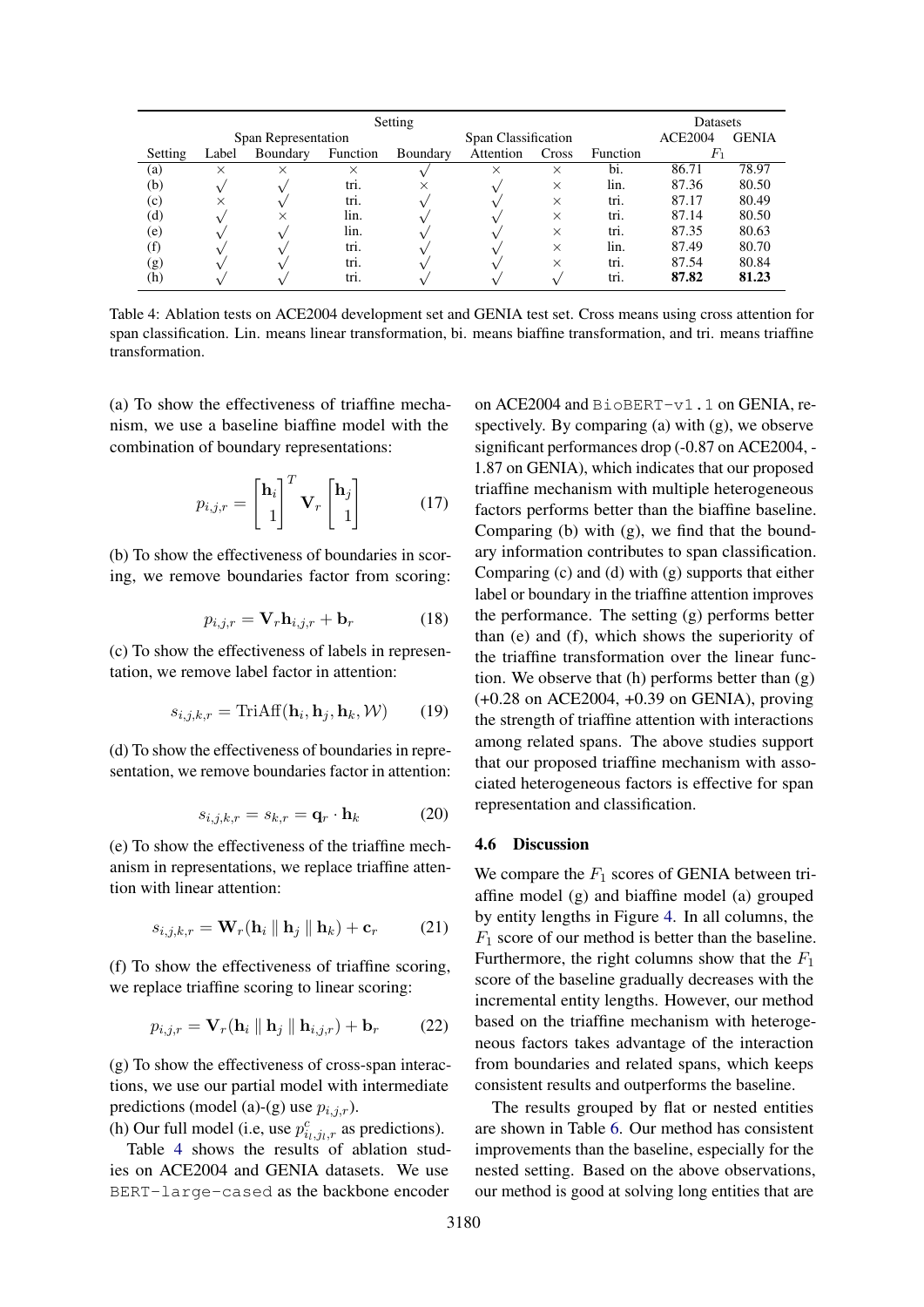<span id="page-7-3"></span>

| Span                                                                                                                                                        | Type       | $p_{i,j,r}$<br>Probability | Rank | Type       | $p_{i,j,r}^c$<br>Probability |  |  |  |
|-------------------------------------------------------------------------------------------------------------------------------------------------------------|------------|----------------------------|------|------------|------------------------------|--|--|--|
| [Cisco] <sub>ORG</sub> 's been slammed, but once [they] <sub>ORG</sub> 're exposed to [the rest of [the trading population] <sub>PER</sub> ] <sub>PER</sub> |            |                            |      |            |                              |  |  |  |
| Cisco                                                                                                                                                       | ORG        | 1.00                       |      | ORG        | 1.00                         |  |  |  |
| they                                                                                                                                                        | ORG        | 1.00                       | 2    | ORG        | 1.00                         |  |  |  |
| the rest of the trading population                                                                                                                          | <b>PER</b> | 1.00                       | 3    | <b>PER</b> | 1.00                         |  |  |  |
| the trading population                                                                                                                                      | <b>GPE</b> | 0.50                       | 4    | <b>PER</b> | 0.68                         |  |  |  |
| population                                                                                                                                                  | None       | 1.00                       | 5    | None       | 1.00                         |  |  |  |
| simian virus 40 enhancer activity was blocked by the [MnII-AluI fragment] <sub>DNA</sub> in [HeLa cells] <sub>cl</sub> but not in [B cells] <sub>cl</sub> . |            |                            |      |            |                              |  |  |  |
| HeLa cells                                                                                                                                                  | cell line  | 0.99                       |      | cell line  | 0.99                         |  |  |  |
| B cells                                                                                                                                                     | cell type  | 0.97                       | 2    | cell type  | 0.88                         |  |  |  |
| MnII-AluI fragment                                                                                                                                          | <b>DNA</b> | 0.96                       | 3    | <b>DNA</b> | 0.95                         |  |  |  |
| simian virus 40 enhancer                                                                                                                                    | <b>DNA</b> | 0.90                       | 4    | <b>DNA</b> | 0.89                         |  |  |  |
| MnlI-AluI                                                                                                                                                   | protein    | 0.43                       | 5    | None       | 0.41                         |  |  |  |
| 40 enhancer                                                                                                                                                 | None       | 0.99                       | 6    | None       | 1.00                         |  |  |  |

Table 5: Case study on ACE2004 and GENIA dataset. Colored brackets indicate the boundaries and semantic types of entities in true labels. "cl" and "ct" is the abbreviation of *cell line* and *cell type*, respectively.

<span id="page-7-0"></span>

Figure 4: Comparison between triaffine and biaffine models on GENIA with different lengths of entities. Entity counts are in the parentheses.

<span id="page-7-1"></span>

|          |         | <b>ACE2004</b> | <b>GENIA</b> |         |  |
|----------|---------|----------------|--------------|---------|--|
|          | Flat    | <b>Nested</b>  | Flat         | Nested  |  |
|          | (1,422) | (1,092)        | (4,307)      | (1,199) |  |
| (a)      | 88.51   | 84.19          | 80.09        | 74.23   |  |
| (h)      | 89.54   | 85.45          | 82.18        | 77.24   |  |
| $\wedge$ | $+1.03$ | $+1.26$        | $+2.09$      | $+3.01$ |  |

Table 6: Comparison between triaffine and biaffine models on ACE2004 and GENIA grouped by flat or nested entities. Entity counts are in the parentheses.

more likely to be nested, which supports our model is built upon the characteristics of nested NER.

At the stage of cross-span interactions, we only select top- $m$  spans in practice. In Figure [5,](#page-7-2) we analyze the number  $m$  in two aspects. Firstly, we check the recall of entity spans. We observe that taking top-30 spans achieves a recall of 99.89, which means it covers almost all entities. As the maximum number of entities is 25, we believe it is enough to select top-30 spans. Secondly, we check the model performance. With top-30 spans, the model achieves 81.23 scores in terms of  $F_1$  and

<span id="page-7-2"></span>

Figure 5: Recall for entity spans and  $F_1$  scores with different numbers of candidate spans in GENIA dataset.

there is no obvious performance improvement with more candidates. Based on two above observations, we choose  $m = 30$ , which can well balance the performance and efficiency.

Finally, we test the efficiency of the decomposition. Compared with the naive triaffine scoring that takes 638.1ms (509.4ms in GPU + 128.7ms in CPU), the decomposed triaffine scoring takes 432.7ms (330.5ms in GPU + 102.2ms in CPU) for 10 iterations, which leads to approximately 32% speedup (details are shown in Appendix B).

### 4.7 Case Study

To analyze the effect of fusing information from related spans with the cross-span interaction, we show two examples from ACE2004 and GENIA datasets in Table [5.](#page-7-3) In the first example, the model first predicts "*the trading population*" as "GPE", however, it revises to "PER" correctly by considering span interactions with the outer span "*the rest of the trading population*". In the second example, it first predicts "*MnlI-AluI*" as "protein". By interacting with surrounding entities "*MnlI-AluI fragment*", the model corrects its label to None.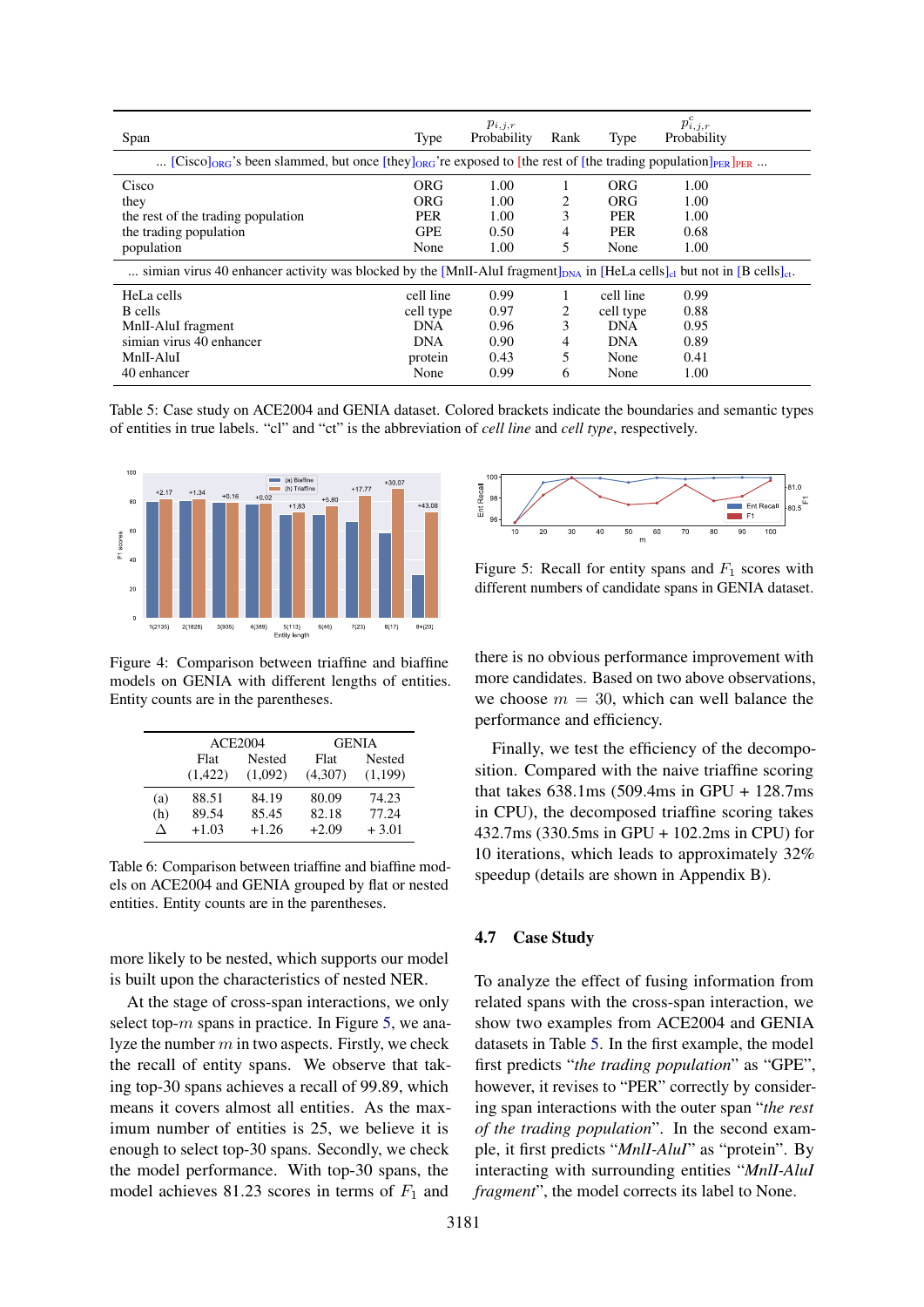### 5 Conclusion

In this paper, we propose a span-based method for nested NER. Heterogeneous factors including tokens, boundaries, labels, and related spans are introduced to improve span classification with a novel triaffine mechanism. Experiments show our method outperforms all span-based methods and achieves state-of-the-art performance on four nested NER datasets. Ablation studies show the introduced heterogeneous factors and triaffine mechanism are helpful for nested setting. Despite that large-scale pretrained language models have shown consistent improvement over many NLP tasks, we argue that the well-designed features and model structures are still useful for complex tasks like nested NER. Furthermore, although we only verify our triaffine mechanism in nested NER, we believe it can also be useful in tasks requiring high order interactions like parsing and semantic role labeling.

### Acknowledgements

We would like to thank the anonymous reviewers for their helpful comments and suggestions. We thank Yao Fu, Yongliang Shen, Shengxuan Luo, Hongyi Yuan, Zhengyun Zhao, Xu Chen, and Jiayu Li for their help. This work was supported by Alibaba Group through Alibaba Research Intern Program.

### **References**

- <span id="page-8-1"></span>Beatrice Alex, Barry Haddow, and Claire Grover. 2007. Recognising nested named entities in biomedical text. In *Biological, translational, and clinical language processing*, pages 65–72.
- <span id="page-8-13"></span>Piotr Bojanowski, Edouard Grave, Armand Joulin, and Tomas Mikolov. 2017. [Enriching word vectors with](https://doi.org/10.1162/tacl_a_00051) [subword information.](https://doi.org/10.1162/tacl_a_00051) *Transactions of the Association for Computational Linguistics*, 5:135–146.
- <span id="page-8-12"></span>Jacob Devlin, Ming-Wei Chang, Kenton Lee, and Kristina Toutanova. 2019. [BERT: Pre-training of](https://doi.org/10.18653/v1/N19-1423) [deep bidirectional transformers for language under](https://doi.org/10.18653/v1/N19-1423)[standing.](https://doi.org/10.18653/v1/N19-1423) In *Proceedings of the 2019 Conference of the North American Chapter of the Association for Computational Linguistics: Human Language Technologies, Volume 1 (Long and Short Papers)*, pages 4171–4186, Minneapolis, Minnesota. Association for Computational Linguistics.
- <span id="page-8-9"></span>George R Doddington, Alexis Mitchell, Mark A Przybocki, Lance A Ramshaw, Stephanie M Strassel, and Ralph M Weischedel. 2004. The automatic content extraction (ace) program-tasks, data, and evaluation. In *Lrec*, volume 2, pages 837–840. Lisbon.
- <span id="page-8-6"></span>Timothy Dozat and Christopher D. Manning. 2017. Deep biaffine attention for neural dependency parsing. In *5th International Conference on Learning Representations, ICLR 2017, Toulon, France, April 24-26, 2017, Conference Track Proceedings*.
- <span id="page-8-2"></span>Jenny Rose Finkel and Christopher D Manning. 2009. Nested named entity recognition. In *Proceedings of the 2009 conference on empirical methods in natural language processing*, pages 141–150.
- <span id="page-8-5"></span>Joseph Fisher and Andreas Vlachos. 2019. [Merge and](https://doi.org/10.18653/v1/P19-1585) [label: A novel neural network architecture for nested](https://doi.org/10.18653/v1/P19-1585) [NER.](https://doi.org/10.18653/v1/P19-1585) In *Proceedings of the 57th Annual Meeting of the Association for Computational Linguistics*, pages 5840–5850, Florence, Italy. Association for Computational Linguistics.
- <span id="page-8-3"></span>Yao Fu, Chuanqi Tan, Mosha Chen, Songfang Huang, and Fei Huang. 2021. Nested named entity recognition with partially-observed treecrfs. In *Proceedings of the AAAI Conference on Artificial Intelligence*, volume 35, pages 12839–12847.
- <span id="page-8-8"></span>Sepp Hochreiter and Jürgen Schmidhuber. 1997. Long short-term memory. *Neural computation*, 9(8):1735– 1780.
- <span id="page-8-11"></span>Heng Ji, Xiaoman Pan, Boliang Zhang, Joel Nothman, James Mayfield, Paul McNamee, and Cash Costello. 2017. Overview of tac-kbp2017 13 languages entity discovery and linking. *Theory and Applications of Categories*.
- <span id="page-8-7"></span>Meizhi Ju, Makoto Miwa, and Sophia Ananiadou. 2018. [A neural layered model for nested named entity recog](https://doi.org/10.18653/v1/N18-1131)[nition.](https://doi.org/10.18653/v1/N18-1131) In *Proceedings of the 2018 Conference of the North American Chapter of the Association for Computational Linguistics: Human Language Technologies, Volume 1 (Long Papers)*, pages 1446–1459, New Orleans, Louisiana. Association for Computational Linguistics.
- <span id="page-8-4"></span>Arzoo Katiyar and Claire Cardie. 2018. Nested named entity recognition revisited. In *Proceedings of the 2018 Conference of the North American Chapter of the Association for Computational Linguistics: Human Language Technologies, Volume 1 (Long Papers)*, pages 861–871.
- <span id="page-8-10"></span>J-D Kim, Tomoko Ohta, Yuka Tateisi, and Jun'ichi Tsujii. 2003. Genia corpus—a semantically annotated corpus for bio-textmining. *Bioinformatics*, 19(suppl\_1):i180–i182.
- <span id="page-8-0"></span>Guillaume Lample, Miguel Ballesteros, Sandeep Subramanian, Kazuya Kawakami, and Chris Dyer. 2016. [Neural architectures for named entity recognition.](https://doi.org/10.18653/v1/N16-1030) In *Proceedings of the 2016 Conference of the North American Chapter of the Association for Computational Linguistics: Human Language Technologies*, pages 260–270, San Diego, California. Association for Computational Linguistics.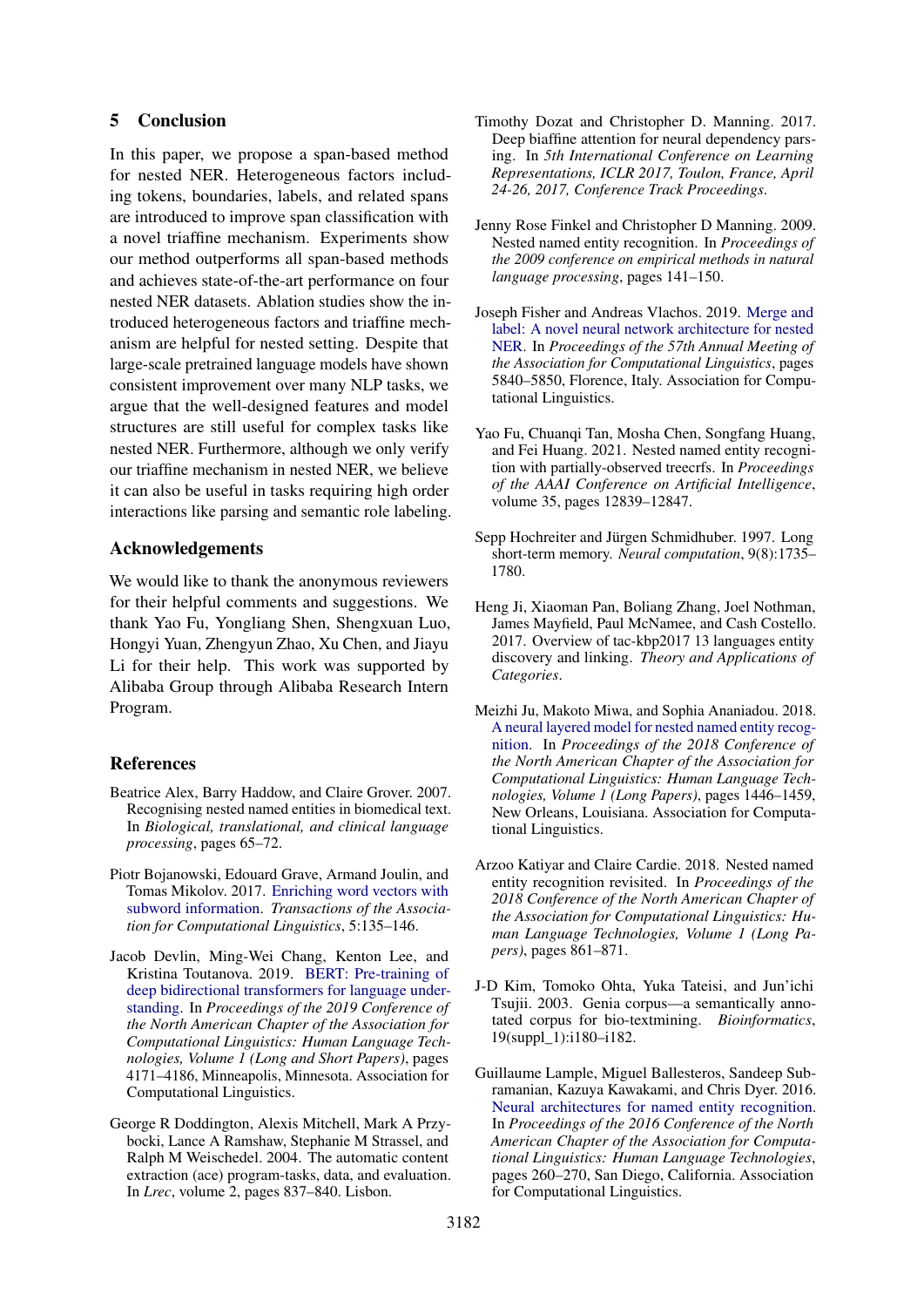- <span id="page-9-14"></span>Zhenzhong Lan, Mingda Chen, Sebastian Goodman, Kevin Gimpel, Piyush Sharma, and Radu Soricut. 2020. ALBERT: A lite BERT for self-supervised learning of language representations. In *8th International Conference on Learning Representations, ICLR 2020, Addis Ababa, Ethiopia, April 26-30, 2020*.
- <span id="page-9-15"></span>Jinhyuk Lee, Wonjin Yoon, Sungdong Kim, Donghyeon Kim, Sunkyu Kim, Chan Ho So, and Jaewoo Kang. 2020. Biobert: a pre-trained biomedical language representation model for biomedical text mining. *Bioinformatics*, 36(4):1234–1240.
- <span id="page-9-17"></span>Xiaoya Li, Jingrong Feng, Yuxian Meng, Qinghong Han, Fei Wu, and Jiwei Li. 2020a. [A unified MRC](https://doi.org/10.18653/v1/2020.acl-main.519) [framework for named entity recognition.](https://doi.org/10.18653/v1/2020.acl-main.519) In *Proceedings of the 58th Annual Meeting of the Association for Computational Linguistics*, pages 5849–5859, Online. Association for Computational Linguistics.
- <span id="page-9-11"></span>Zuchao Li, Shexia He, Hai Zhao, Yiqing Zhang, Zhuosheng Zhang, Xi Zhou, and Xiang Zhou. 2019. Dependency or span, end-to-end uniform semantic role labeling. In *Proceedings of the AAAI Conference on Artificial Intelligence*, volume 33, pages 6730–6737.
- <span id="page-9-13"></span>Zuchao Li, Hai Zhao, Rui Wang, and Kevin Parnow. 2020b. [High-order semantic role labeling.](https://doi.org/10.18653/v1/2020.findings-emnlp.102) In *Findings of the Association for Computational Linguistics: EMNLP 2020*, pages 1134–1151, Online. Association for Computational Linguistics.
- <span id="page-9-8"></span>Hongyu Lin, Yaojie Lu, Xianpei Han, and Le Sun. 2019. [Sequence-to-nuggets: Nested entity mention detec](https://doi.org/10.18653/v1/P19-1511)[tion via anchor-region networks.](https://doi.org/10.18653/v1/P19-1511) In *Proceedings of the 57th Annual Meeting of the Association for Computational Linguistics*, pages 5182–5192, Florence, Italy. Association for Computational Linguistics.
- <span id="page-9-16"></span>Ilya Loshchilov and Frank Hutter. 2019. Decoupled weight decay regularization. In *7th International Conference on Learning Representations, ICLR 2019, New Orleans, LA, USA, May 6-9, 2019*.
- <span id="page-9-5"></span>Wei Lu and Dan Roth. 2015. Joint mention extraction and classification with mention hypergraphs. In *Proceedings of the 2015 Conference on Empirical Methods in Natural Language Processing*, pages 857– 867.
- <span id="page-9-3"></span>Yi Luan, Dave Wadden, Luheng He, Amy Shah, Mari Ostendorf, and Hannaneh Hajishirzi. 2019. [A general](https://doi.org/10.18653/v1/N19-1308) [framework for information extraction using dynamic](https://doi.org/10.18653/v1/N19-1308) [span graphs.](https://doi.org/10.18653/v1/N19-1308) In *Proceedings of the 2019 Conference of the North American Chapter of the Association for Computational Linguistics: Human Language Technologies, Volume 1 (Long and Short Papers)*, pages 3036–3046, Minneapolis, Minnesota. Association for Computational Linguistics.
- <span id="page-9-4"></span>Ying Luo and Hai Zhao. 2020. [Bipartite flat-graph](https://doi.org/10.18653/v1/2020.acl-main.571) [network for nested named entity recognition.](https://doi.org/10.18653/v1/2020.acl-main.571) In *Proceedings of the 58th Annual Meeting of the Association for Computational Linguistics*, pages 6408– 6418, Online. Association for Computational Linguistics.
- <span id="page-9-9"></span>Yongliang Shen, Xinyin Ma, Zeqi Tan, Shuai Zhang, Wen Wang, and Weiming Lu. 2021. [Locate and label:](https://arxiv.org/abs/2105.06804) [A two-stage identifier for nested named entity recog](https://arxiv.org/abs/2105.06804)[nition.](https://arxiv.org/abs/2105.06804) In *Proceedings of the 59th Annual Meeting of the Association for Computational Linguistics*.
- <span id="page-9-19"></span>Takashi Shibuya and Eduard Hovy. 2020. Nested named entity recognition via second-best sequence learning and decoding. *Transactions of the Association for Computational Linguistics*, 8:605–620.
- <span id="page-9-18"></span>Jana Straková, Milan Straka, and Jan Hajic. 2019. [Neu](https://doi.org/10.18653/v1/P19-1527)[ral architectures for nested NER through lineariza](https://doi.org/10.18653/v1/P19-1527)[tion.](https://doi.org/10.18653/v1/P19-1527) In *Proceedings of the 57th Annual Meeting of the Association for Computational Linguistics*, pages 5326–5331, Florence, Italy. Association for Computational Linguistics.
- <span id="page-9-1"></span>Chuanqi Tan, Wei Qiu, Mosha Chen, Rui Wang, and Fei Huang. 2020. Boundary enhanced neural span classification for nested named entity recognition. In *Proceedings of the AAAI Conference on Artificial Intelligence*, volume 34, pages 9016–9023.
- <span id="page-9-10"></span>Zeqi Tan, Yongliang Shen, Shuai Zhang, Weiming Lu, and Yueting Zhuang. 2021. [A sequence-to-set net](https://arxiv.org/abs/2105.08901)[work for nested named entity recognition.](https://arxiv.org/abs/2105.08901) In *Proceedings of the 30th International Joint Conference on Artificial Intelligence, IJCAI-21*.
- <span id="page-9-0"></span>David Wadden, Ulme Wennberg, Yi Luan, and Hannaneh Hajishirzi. 2019. [Entity, relation, and event](https://doi.org/10.18653/v1/D19-1585) [extraction with contextualized span representations.](https://doi.org/10.18653/v1/D19-1585) In *Proceedings of the 2019 Conference on Empirical Methods in Natural Language Processing and the 9th International Joint Conference on Natural Language Processing (EMNLP-IJCNLP)*, pages 5784– 5789, Hong Kong, China. Association for Computational Linguistics.
- <span id="page-9-6"></span>Bailin Wang and Wei Lu. 2018. [Neural segmental hy](https://doi.org/10.18653/v1/D18-1019)[pergraphs for overlapping mention recognition.](https://doi.org/10.18653/v1/D18-1019) In *Proceedings of the 2018 Conference on Empirical Methods in Natural Language Processing*, pages 204– 214, Brussels, Belgium. Association for Computational Linguistics.
- <span id="page-9-7"></span>Bailin Wang, Wei Lu, Yu Wang, and Hongxia Jin. 2018. [A neural transition-based model for nested mention](https://doi.org/10.18653/v1/D18-1124) [recognition.](https://doi.org/10.18653/v1/D18-1124) In *Proceedings of the 2018 Conference on Empirical Methods in Natural Language Processing*, pages 1011–1017, Brussels, Belgium. Association for Computational Linguistics.
- <span id="page-9-2"></span>Jue Wang, Lidan Shou, Ke Chen, and Gang Chen. 2020. Pyramid: A layered model for nested named entity recognition. In *Proceedings of the 58th Annual Meeting of the Association for Computational Linguistics*, pages 5918–5928.
- <span id="page-9-12"></span>Xinyu Wang, Jingxian Huang, and Kewei Tu. 2019. [Second-order semantic dependency parsing with end](https://doi.org/10.18653/v1/P19-1454)[to-end neural networks.](https://doi.org/10.18653/v1/P19-1454) In *Proceedings of the 57th Annual Meeting of the Association for Computational Linguistics*, pages 4609–4618, Florence, Italy. Association for Computational Linguistics.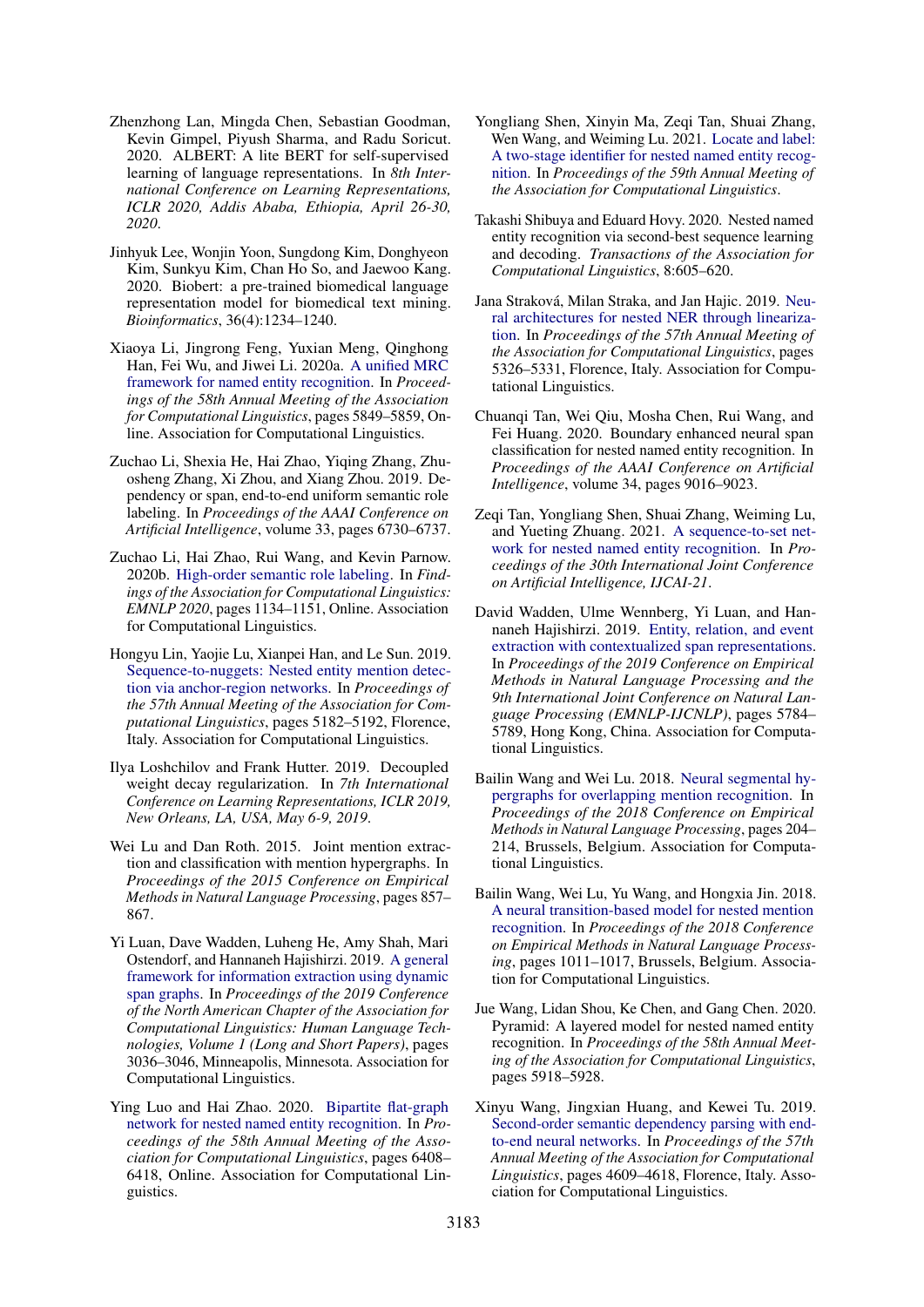- <span id="page-10-2"></span>Congying Xia, Chenwei Zhang, Tao Yang, Yaliang Li, Nan Du, Xian Wu, Wei Fan, Fenglong Ma, and Philip Yu. 2019. [Multi-grained named entity recognition.](https://doi.org/10.18653/v1/P19-1138) In *Proceedings of the 57th Annual Meeting of the Association for Computational Linguistics*, pages 1430– 1440, Florence, Italy. Association for Computational Linguistics.
- <span id="page-10-6"></span>Hang Yan, Tao Gui, Junqi Dai, Qipeng Guo, Zheng Zhang, and Xipeng Qiu. 2021. [A unified generative](https://doi.org/10.18653/v1/2021.acl-long.451) [framework for various NER subtasks.](https://doi.org/10.18653/v1/2021.acl-long.451) In *Proceedings of the 59th Annual Meeting of the Association for Computational Linguistics and the 11th International Joint Conference on Natural Language Processing (Volume 1: Long Papers)*, pages 5808–5822, Online. Association for Computational Linguistics.
- <span id="page-10-3"></span>Juntao Yu, Bernd Bohnet, and Massimo Poesio. 2020. [Named entity recognition as dependency parsing.](https://doi.org/10.18653/v1/2020.acl-main.577) In *Proceedings of the 58th Annual Meeting of the Association for Computational Linguistics*, pages 6470– 6476, Online. Association for Computational Linguistics.
- <span id="page-10-0"></span>Zheng Yuan, Yuanhao Liu, Qiuyang Yin, Boyao Li, Xiaobin Feng, Guoming Zhang, and Sheng Yu. 2020. Unsupervised multi-granular chinese word segmentation and term discovery via graph partition. *Journal of Biomedical Informatics*, 110:103542.
- <span id="page-10-5"></span>Jie Zhang, Dan Shen, Guodong Zhou, Jian Su, and Chew-Lim Tan. 2004. Enhancing hmm-based biomedical named entity recognition by studying special phenomena. *Journal of biomedical informatics*, 37(6):411–422.
- <span id="page-10-8"></span>Yijia Zhang, Qingyu Chen, Zhihao Yang, Hongfei Lin, and Zhiyong Lu. 2019. Biowordvec, improving biomedical word embeddings with subword information and mesh. *Scientific data*, 6(1):1–9.
- <span id="page-10-7"></span>Yu Zhang, Zhenghua Li, and Min Zhang. 2020. [Effi](https://doi.org/10.18653/v1/2020.acl-main.302)[cient second-order TreeCRF for neural dependency](https://doi.org/10.18653/v1/2020.acl-main.302) [parsing.](https://doi.org/10.18653/v1/2020.acl-main.302) In *Proceedings of the 58th Annual Meeting of the Association for Computational Linguistics*, pages 3295–3305, Online. Association for Computational Linguistics.
- <span id="page-10-1"></span>Changmeng Zheng, Yi Cai, Jingyun Xu, HF Leung, and Guandong Xu. 2019. A boundary-aware neural model for nested named entity recognition. In *Proceedings of the 2019 Conference on Empirical Methods in Natural Language Processing and the 9th International Joint Conference on Natural Language Processing (EMNLP-IJCNLP)*. Association for Computational Linguistics.
- <span id="page-10-4"></span>Zexuan Zhong and Danqi Chen. 2021. A frustratingly easy approach for entity and relation extraction. In *North American Association for Computational Linguistics (NAACL)*.

### A Reproducibility Checklist

We set seeds of *torch*, *torch.cuda*, *numpy*, and *random* in Python to ensure reproducibility. We use

a grid search to find the best hyperparameters depending on development set performances. We search contextual embedding learning rate among {1e-5,3e-5}. If the contextual embedding learning rate is 1e-5, we use static embedding learning rate and task learning rate as 1e-4 and 1e-5. If the contextual embedding learning rate is 3e-5, we use static embedding learning rate and task learning rate as 5e-4 and 3e-5. We search batch size among {8,48,72}. We search MLP dropout ratio among {0.1,0.2}. The final hyperparameters we used for four datasets are listed in Table [7](#page-10-9) and Table [8.](#page-10-10)

<span id="page-10-9"></span>

| Parameters      | ACE <sub>04</sub> | ACE <sub>05</sub> | KBP17  | <b>GENIA</b> |
|-----------------|-------------------|-------------------|--------|--------------|
| Epoch           | 50                | 50                | 50     | 15           |
| PLM lr          | $1e-5$            | $3e-5$            | $1e-5$ | $3e-5$       |
| Static emb. Ir  | $1e-4$            | $5e-4$            | $1e-4$ | $5e-4$       |
| Task Ir         | $1e-5$            | $3e-5$            | $1e-5$ | $3e-5$       |
| $\sigma$        | 0.01              | 0.01              | 0.01   | 0.01         |
| Batch size      | 8                 | 72                | 8      | 48           |
| d.              | 256               | 256               | 256    | 320          |
| m               | 30                | 30                | 30     | 30           |
| Adam $\epsilon$ | $1e-8$            | $1e-8$            | $1e-8$ | 1e-8         |
| Warmup ratio    | 0.0               | 0.0               | 0.0    | 0.0          |
| Emb. dropout    | 0.2               | 0.2               | 0.2    | 0.2          |
| MLP dropout     | 0.1               | 0.1               | 0.1    | 0.2          |
| Weight decay    | 0.01              | 0.01              | 0.01   | 0.01         |
| Clipping grad   | 0.1               | 0.1               | 0.1    | 0.1          |

Table 7: Hyper-parameters for using BERT encoder.

<span id="page-10-10"></span>

| Parameters      | ACE <sub>04</sub> | ACE <sub>05</sub> | KBP17  |
|-----------------|-------------------|-------------------|--------|
| Epoch           | 10                | 10                | 10     |
| PLM lr          | $1e-5$            | $1e-5$            | $3e-5$ |
| Static emb. lr  | $1e-4$            | $1e-4$            | 5e-4   |
| Task Ir         | $1e-5$            | $1e-5$            | $3e-5$ |
| $\sigma$        | 0.01              | 0.01              | 0.01   |
| Batch size      | 8                 | 8                 | 72     |
| d.              | 256               | 256               | 256    |
| m               | 30                | 30                | 30     |
| Adam $\epsilon$ | $1e-8$            | $1e-8$            | $1e-8$ |
| Warmup ratio    | 0.0               | 0.0               | 0.0    |
| Emb. dropout    | 0.2               | 0.2               | 0.2    |
| MLP dropout     | 0.1               | 0.1               | 0.2    |
| Weight decay    | 0.01              | 0.01              | 0.01   |
| Clipping grad   | 0.1               | 0.1               | 0.1    |

Table 8: Hyper-parameters for using ALBERT encoder.

#### B The Decomposition of Triaffine Scoring

We introduce the decomposition of triaffine scoring in calculating  $p_{i,j,r}$  and  $p_{i,j,r}^c$ .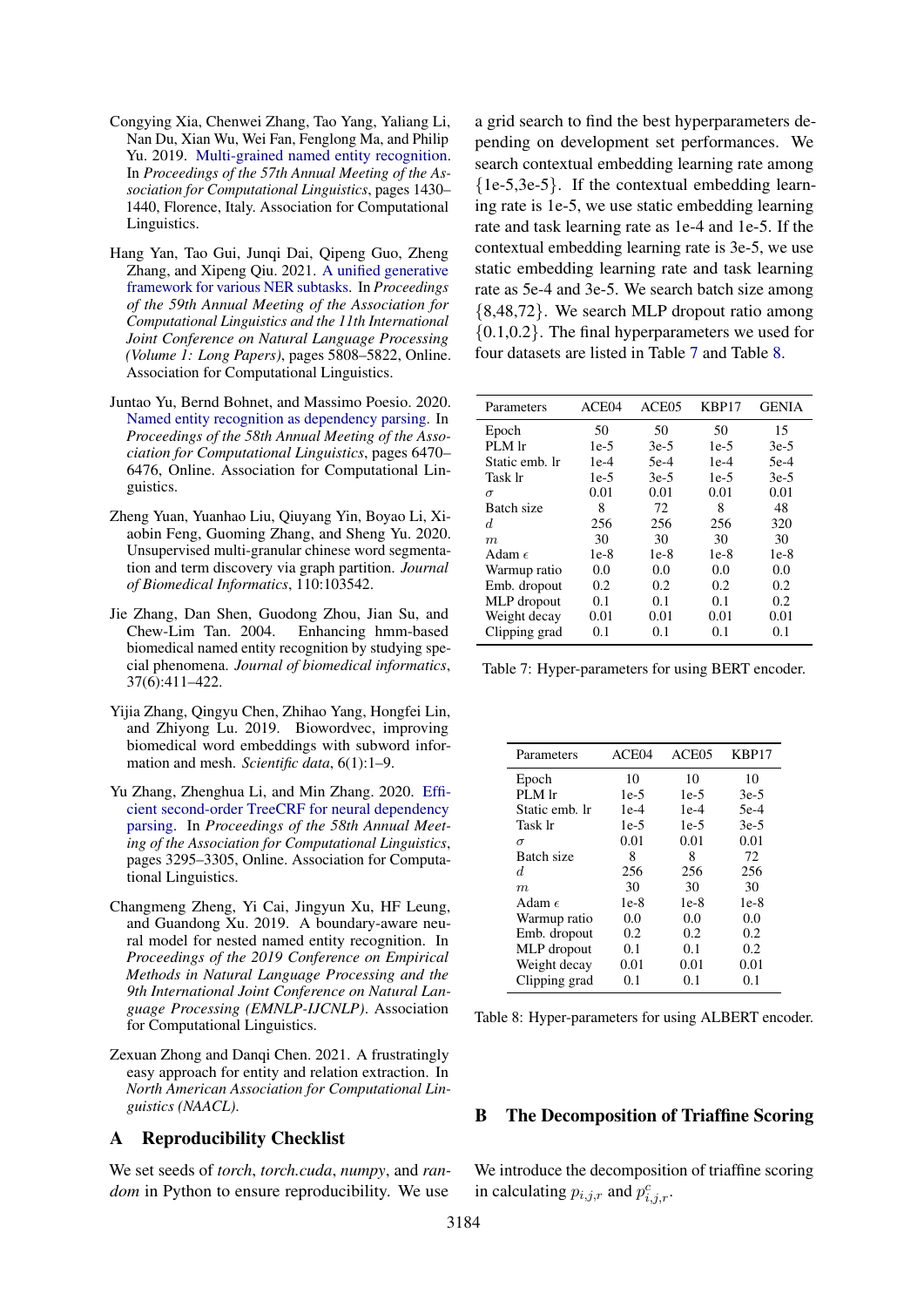The naive calculation procedure of  $p_{i,j,r}$  is:

$$
s_{i,j,k,r} = \text{TriAff}(\mathbf{h}_i, \mathbf{h}_j, \mathbf{h}_k, \mathcal{W}_r)
$$
 (23)

$$
\alpha_{i,j,k,r} = \frac{\exp(s_{i,j,k,r})}{\sum_{k'=i}^{j} \exp(s_{i,j,k',r})}
$$
(24)

$$
\mathbf{h}_{i,j,r} = \sum_{k=i}^{j} \alpha_{i,j,k,r} \text{MLP}(\mathbf{h}_k)
$$
 (25)

$$
p_{i,j,r} = \text{TriAff}(\mathbf{h}_i, \mathbf{h}_j, \mathbf{h}_{i,j,r}, \mathcal{V}_r)
$$
 (26)

For our proposed decomposition of  $p_{i,j,r}$ , we first calculate  $\alpha_{i,j,k,r}$  as equations [23](#page-11-0) and [24.](#page-11-1) And we calculate:

$$
o_{i,j,k,r} = \text{TriAff}(\mathbf{h}_i, \mathbf{h}_j, \mathbf{h}_k, \mathcal{V}_r)
$$
 (27)

$$
p_{i,j,r} = \sum_{k=i}^{j} \alpha_{i,j,k,r} o_{i,j,k,r}
$$
 (28)

The main difference between naive calculation and decomposition calculation is between Equation [26](#page-11-2) and Equation [27.](#page-11-3)

We suppose our batch size as  $B$ , sequence count as  $N$ , output dimensions of MLP layers as  $d$ , the count of spans for calculating cross span representations as  $m$ , and label count as  $R$  (including None class). The shapes of tensors  $[\mathbf{h}_i], [\mathbf{h}_j], [\mathbf{h}_k]$ are  $B \times N \times d$ . The shape of tensor  $[\mathbf{h}_{i,j,r}]$  is  $B \times N \times N \times R \times d$ .

We benchmark the performances of Equation [26](#page-11-2) and Equation [27](#page-11-3) in PyTorch for 10 iterations. We use the same hyper-parameters and devices as our main experiments. We levearge opt\_einsum<sup>[6](#page-11-4)</sup> to calculate triaffine transformations in both equations.

Table [9](#page-12-0) shows the time usage comparison between Equation [26](#page-11-2) and Equation [27.](#page-11-3) Equation [26](#page-11-2) uses 309.7ms (300.5ms in GPU + 9.2ms in CPU) and Equation [27](#page-11-3) uses 150.1ms (145.6ms in GPU + 4.4ms in CPU). The larger tensor size and higher rank of  $[\mathbf{h}_{i,j,r}]$  results in slower calculations of *aten::bmm*, *aten::copy\_* and *aten::permute* in Equation [26.](#page-11-2) The time usage differences are clearly dominated by the function *aten::copy\_*, which is optimized by our decomposition.

We also compare the time usage between the naive triaffine scoring and the decomposed triaffine scoring in Table [9.](#page-12-0) The naive triaffine scoring takes 638.1ms (509.4ms in GPU + 128.7ms in CPU), and the decomposed triaffine scoring takes 432.7ms (330.5ms in GPU + 102.2ms in CPU) <span id="page-11-1"></span><span id="page-11-0"></span>for 10 iterations, which leads to approximately 32% speedup. The GPU time usages are reasonable since they both need to calculate two triaffine transformations. The CPU time usages increase for both naive and decomposition triaffine scoring. Additional CPU time usages come from function *aten::einsum*, *aten::permute*, and *aten::reshape*, and the naive calculation increases more due to slower *aten::einsum*. Overall, the decomposition triaffine scoring uses less time on both GPU and CPU than the naive triaffine scoring.

<span id="page-11-3"></span><span id="page-11-2"></span>Futhermore, we also test the time usage of  $p_{i,j,r}^c$ using two calculation procedures. We find using the decomposition triaffine scoring still has about 6% speed up (naive:125.8ms in GPU + 15.0ms in CPU vs. decomposition:115.5ms in GPU + 16.8ms in CPU) regardless the relatively small size of  $\mathbf{h}_{i,j,r}^c$ (The shape of tensor  $[\mathbf{h}_{i,j,r}^c]$  is  $B \times m \times R \times d$ ).

<span id="page-11-4"></span><sup>6</sup>[https://github.com/dgasmith/opt\\_](https://github.com/dgasmith/opt_einsum) [einsum](https://github.com/dgasmith/opt_einsum)